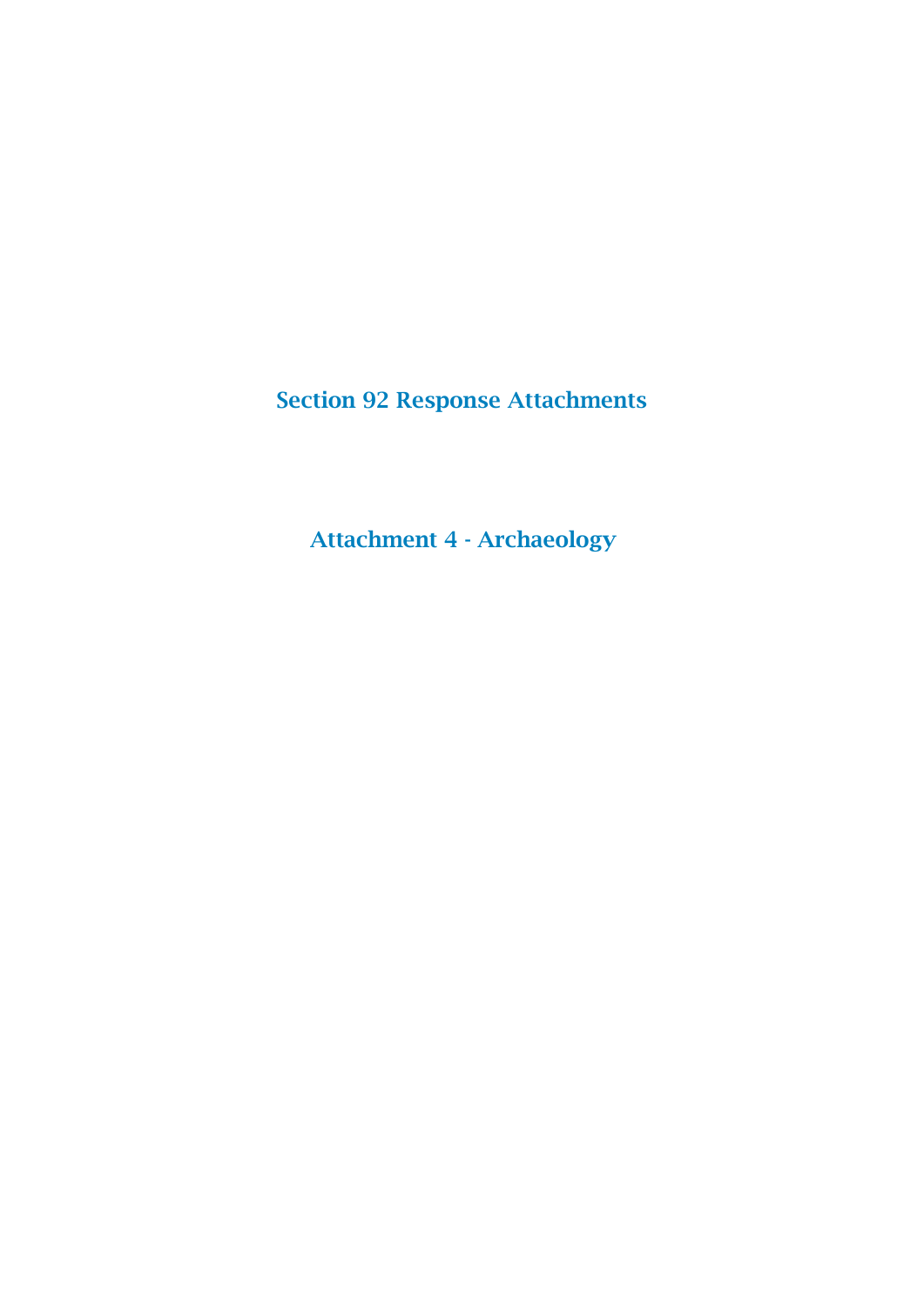



321 Forest Hill Road, Waiatarua, Auckland 0612 09 814 1946 heritage@clough.co.nz www.clough.co.nz

26 November 2012

Ms Alia Cederman

Tonkin & Taylor Ltd PO Box 5271 Wellesley Street Auckland

Dear Alia,

## **Re. S92 response: Central Interceptor Main Project Works**

The following comments have been written in response to comments by V. Tanner (Auckland Council; dated 18/09/2012) regarding the archaeological assessment for the Central Interceptor Project. Ms Tanner recommended:

- An assessment is undertaken of the effects the proposal will have on the historic values associated with the present wastewater system, much of which was constructed in the early 20th century.
- That a more comprehensive archaeological assessment is undertaken of the 16 proposed main works construction sites where archaeological assessment has not yet taken place.
- That an assessment of effects on historic heritage as a matter of national importance under s 6 (f) the RMA is provided for the proposed Central Interceptor.

The methodology undertaken for the archaeological assessment is considered to be sound, with subsurface testing undertaken at the construction sites deemed to have archaeological potential based on historic and archaeological research, topography, past modification and present land use. As such, no further subsurface testing or assessment is considered necessary at the 16 secondary construction sites.

Regarding effects on the present wastewater system, further research has established that the majority of the present wastewater system was built in the 1950s (the Manukau Scheme), with only a small area of the system in Western Springs built in the early 20th century (opened in 1914) as part of the Orakei wastewater system relevant to the Central Interceptor main project. The affected sections of the wastewater system are considered to have low historic heritage value due to their largely mid-20th